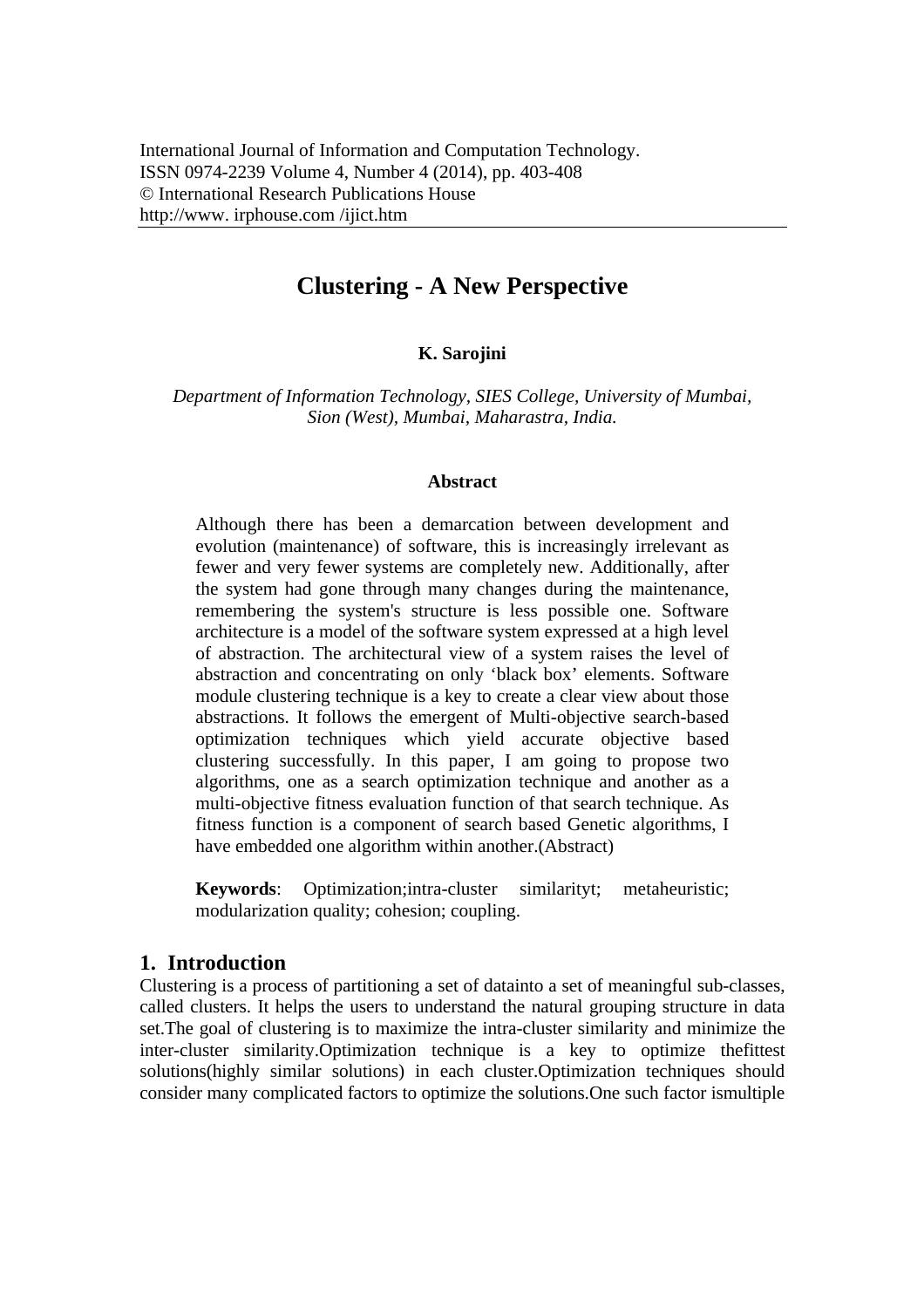decision variables (multiple objectives).Optimizing x with respect to a single objective often results in unacceptable solutions with respect to other objectives.So optimization algorithms should adopt multi-objectives. As simply says success of product will not rely on one confined factor instead define more factors such as good quality, low cost, etc. Another factor that may add to the difficulty of solving a problem is the complex nature of the relationships between the decision variables and the associatedoutcome. For example,though increasing the quality of a product and decreasing the cost a product are inversely proportional to each other; both should be attained for profitmaximization. A third complicating factor is the possible existence of one or more complex constraints on the decision variables. So aperfect multi-objective solution that simultaneously optimizeseach objective function is almost impossible. Areasonable solution to a multi-objective problem is toinvestigate a set ofsolutions, each of which satisfies theobjectives at an acceptable level without being dominatedby any other solution. I have proposed such a type of algorithm which is elaborated in the rest of the sections.

### **2. Research Elaborations**

The effectiveness of the algorithm has been studied on 4 different size real world module clusters and among them I have taken one (mtunis - an operating system for educational purposes written in the Turing Language) to explain the execution of the algorithm.

Similarity based Encoded-Emergent Algorithm and Metaheuristic weighted ranking algorithm

Similarity based Encoded-Emergent Algorithm

- 1. Let total number of clusters is t and labeled as C1 to Ct. Total number of modules is tm. Each cluster has n modules. Each module is uniquely identified by Mi;  $i=1$  to tm;
- 2. Mi = Vi .Bi where Vi isthe module number and Bi is binary value of the module number.
- 3. Number of digits d in binary value depends on tm in the following way.
- 4. If  $22>=$  tm  $>=$  20, d= 2; If  $23>=$ tm  $>=$   $22+1$ , d= 3; If  $24>=$ tm  $>=$   $23+1$ , d=4…
- 5. Metaheuristic Weighted Ranking Algorithm
- 6. Metaheuristic Search to find the existence of high level objectivein each Bi.

Step 1: Select Bi.ofMi ( $i=1$  to tm) and check number of 1's in Bi. Let it beobji( $i=1$ to t) .

Step 2: Assign j as an index of Ct.

- Step 3: Label the Mi in the form of Vi. Bi and put it under the cluster index Ct. (Here't' denotes number of 1's in the Binary value Bi of Module Mi.
- Step 4: Repeat step 1 to step 3 till i> tm.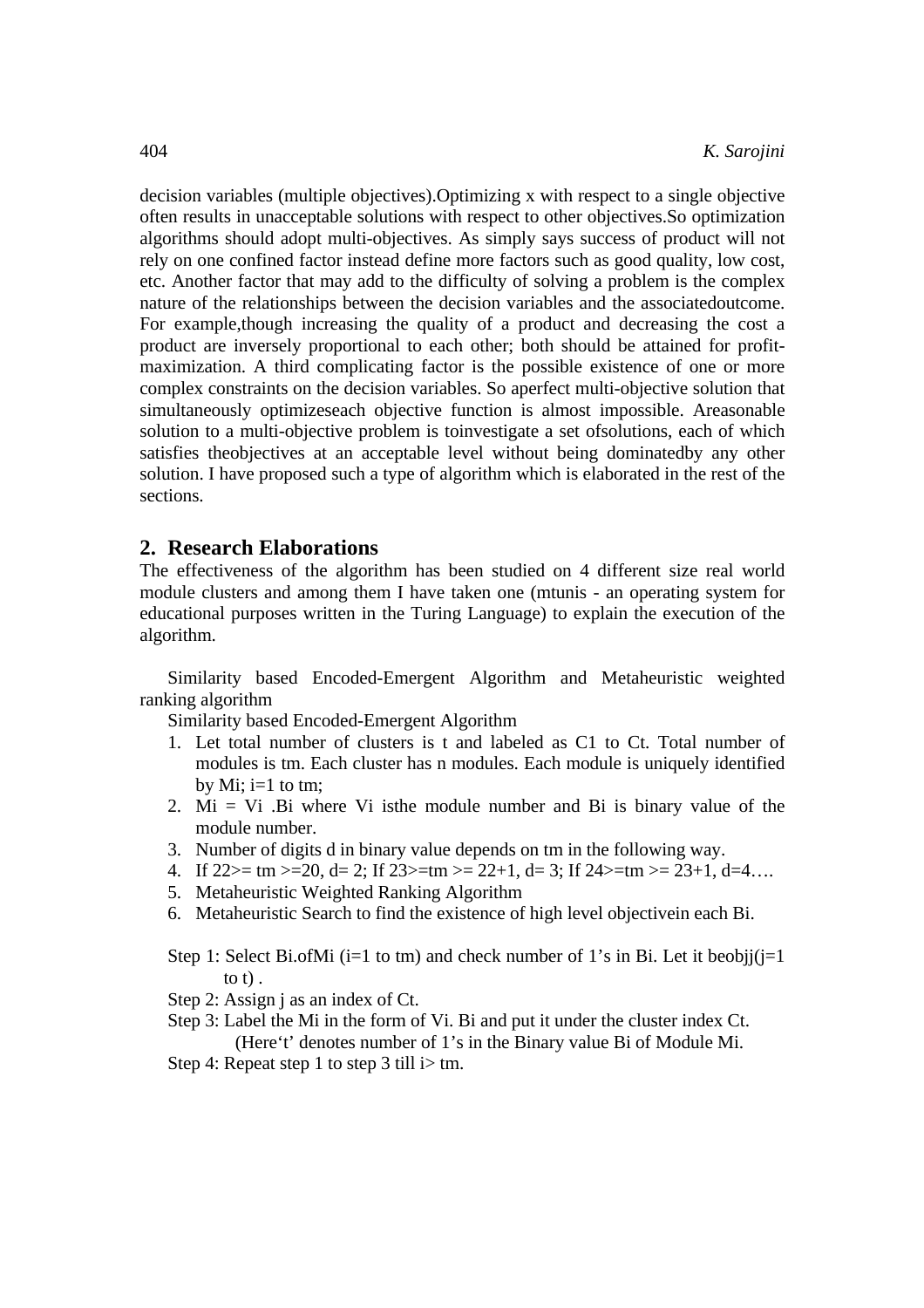#### **Multiple objectives Weighted-Ranking of each index.**

- Step 1: Clusters are termed as Ct where  $t = 1$  to Total number of clusters.
	- Objectives are O where  $i = 1$  to number of objectives.
	- Modules are Mnwhere n= 1 to number of modules in a cluster

Weight of each module is Wn

Calculate the weight (Wn ) of each module ( Mn) in cluster Ct with respect to objective Oj .

- Step 2: Rank the modules in Ct based on Wn. The module which has high weightage value gets lower ranking number which means that is the fittest Mn to stay in its native Ct .
- Step 3: Total Ranks of each Mnwith respect to all the objectives are sum of all the ranks.
- Step 4: Modules which have Worst ranking number should be shifted from its native cluster to new cluster
	- which islabeled as Mnn. The Range ofworst ranking number is defined by explicit function.
- Step 5: Increment the Ct. by 1(select the next cluster) and repeat Step 1 to Step 4 till  $Ct.$

Table 1 shows initial module clusters ofmtunis software. Ithad 5 clusterslabeled in decimal numbers, the order in which it was created. I have used metaheuristicsearch as a higher-level proceduredesigned to find a lower-level multiple objectives which speed up the process of finding a satisfactory solution via mental shortcuts to ease the cognitive load of making a decision. Our algorithm starts with encoding of each module. The encoded string hastwo sections  $V_i$  and  $B_i$ .  $V_i$  denotes module number in decimal and Bi is the binary equivalentof the module number.

For example in Table 2, M2 is encoded as  $2.00010(V_i.B_i)$ . In this string 2 denotes module number and 00010 is a binary equivalent to the module number. Number of digits in  $B_i$  is based on total number of modules 'tm'. For example if tm is 30, we need minimum 5 digits to assign binary value of 30. In this case  $B_i$  of all modules will be encoded with 5 digits binary number.

| <b>CLUSTERS</b> |                 |                |                |                |                |  |  |  |  |  |  |
|-----------------|-----------------|----------------|----------------|----------------|----------------|--|--|--|--|--|--|
|                 | C1              | C <sub>2</sub> | C <sub>3</sub> | C <sub>4</sub> | C <sub>5</sub> |  |  |  |  |  |  |
|                 | M <sub>2</sub>  | M1             | M <sub>4</sub> | M8             | M16            |  |  |  |  |  |  |
|                 | M <sub>5</sub>  | M <sub>6</sub> | M <sub>3</sub> | M <sub>9</sub> | M10            |  |  |  |  |  |  |
|                 | M12             | M17            | M18            | M20            | M24            |  |  |  |  |  |  |
| MODULES         | M <sub>7</sub>  | M11            | M13            | M14            | M19            |  |  |  |  |  |  |
|                 | M <sub>21</sub> | M22            | M25            | M26            | M28            |  |  |  |  |  |  |
|                 | M15             | M23            | M27            | M29            | M30            |  |  |  |  |  |  |

**Table 1:** Initial clusters of mtunis software*.*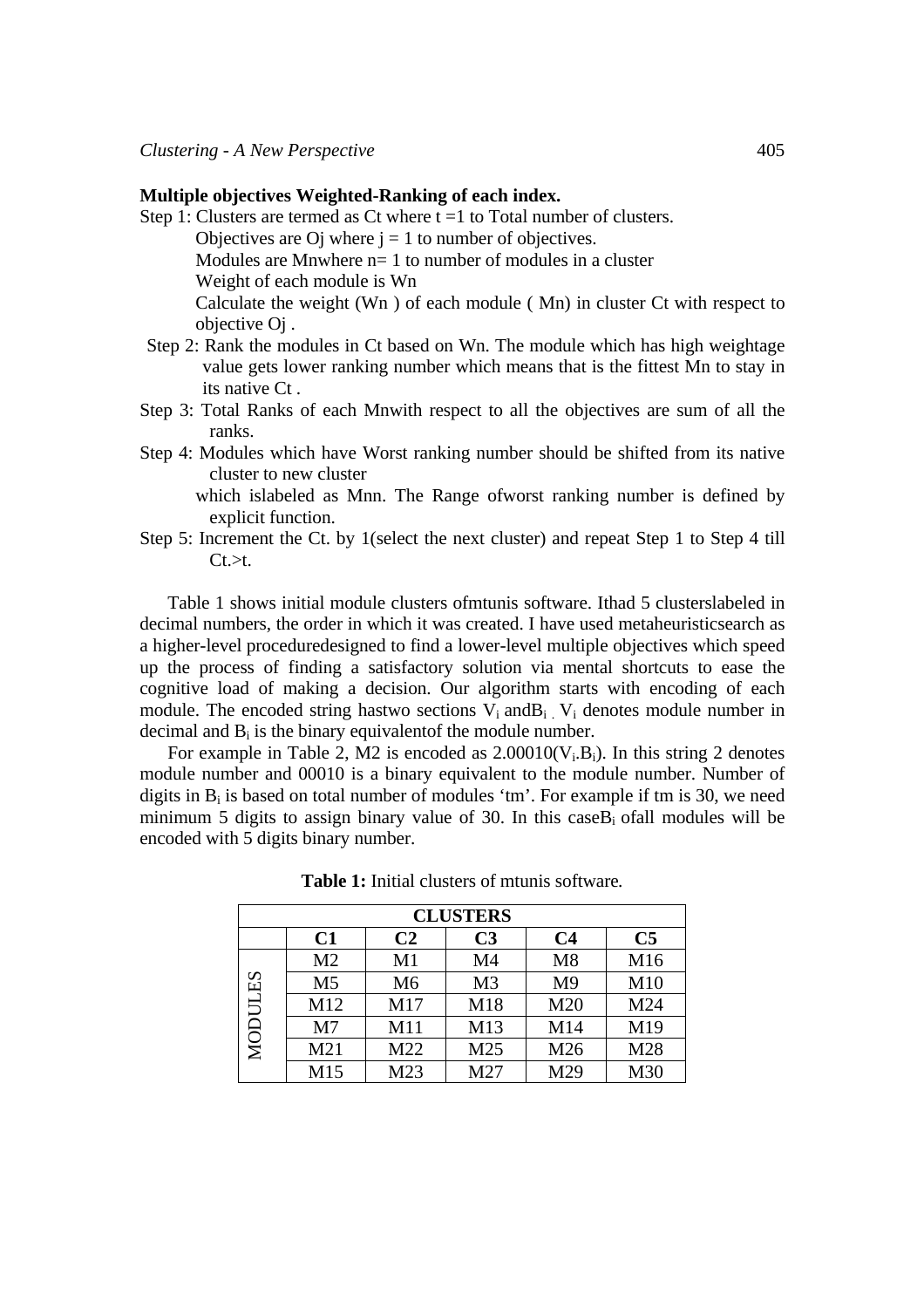| <b>CLUSTERS</b> |          |                |                                       |                |                |  |  |  |  |  |  |  |
|-----------------|----------|----------------|---------------------------------------|----------------|----------------|--|--|--|--|--|--|--|
|                 | C1       | C <sub>2</sub> | C <sub>3</sub>                        | C <sub>4</sub> | C <sub>5</sub> |  |  |  |  |  |  |  |
| <b>MODULES</b>  | 2.00010  | 1.00001        | 4.00100                               | 8.01000        | 16.10000       |  |  |  |  |  |  |  |
|                 | 5.00101  | 6.00110        | 3.00011                               | 9.01001        | 10.01010       |  |  |  |  |  |  |  |
|                 | 12.01100 | 17.10001       | 18.10010                              | 20.10100       | 24.11000       |  |  |  |  |  |  |  |
|                 | 7.00111  | 11.01011       | $\mid$ 13.01101   14.01110   19.10011 |                |                |  |  |  |  |  |  |  |
|                 | 21.10101 | 22.10110       | 25.11001                              | 26.11010       | 28.11100       |  |  |  |  |  |  |  |
|                 | 15.0111  |                | 23.10111   27.11011   29.11101        |                | 30.11110       |  |  |  |  |  |  |  |

**Table 2:** Modules are in encoded form.

In table 3, columns  $C_1$ ,  $C_2$ ,  $C_3$ ,  $C_4$ shows the result of the metaheuristic search by keeping the number of I's in  $B_i$  as a high level abstraction. This gives index to each cluster and the index value is based on number 1's  $(O_i)$  in  $B_i$ . In this algorithm objectives are dynamic which can be separately derived based on some constraints or denotesdirectly in the encoded string. I explained one of the objectives which express the similarity in the form of position of 1's in the encoded string. Most significant bit of  $B_i$  is assigned lowest weight (here 2) and it will increase by 2 towards least significant bit position. Least significant bit will have highest weight. Weight is calculated by adding up theweight of the position of 1. For example in Table 3, index 2 has module 5.00101 which is in the form of  $V_i$   $B_i$ . Weight assigned for each bit is in 2+4+6+8+10 sequence. The bit only which has value '1'gets weight based on its respective position. So  $W_n$  of 00101 is calculated as  $0+0+6+0+10=16$ .

**Table 3:** Columns C<sub>1</sub> to C<sub>4</sub> shows the result of Similarity based Encoded-Emergent Column  $W<sub>n</sub>$  and  $R<sub>n</sub>$  shows the result of weightage based Ranking with respect to single objective inMetaheuristic weighted-Rankingalgorithm.

| $ C1$ (Index 1) WN RN $ C2$ (Index WN RN) |    |   |          |    |   | C3(      |    |                | WN RN C4(Index4) WN RN |    |   |
|-------------------------------------------|----|---|----------|----|---|----------|----|----------------|------------------------|----|---|
|                                           |    |   | 2)       |    |   | Index 3) |    |                |                        |    |   |
| 2.00010                                   | 8  | 2 | 5.00101  | 16 | 2 | 7.00111  | 24 |                | 15.01111               | 28 |   |
| 1.00001                                   | 10 |   | 6.00110  | 14 | 3 | 11.01011 | 22 | $\overline{2}$ | 23.10111               | 26 | 2 |
| 4.00100                                   | 6  | 3 | 3.00011  | 18 |   | 13.01101 | 20 | 3              | 27.11011               | 24 | 3 |
| 8.01000                                   | 4  | 4 | 9.01001  | 14 | 3 | 14.01110 | 18 | 4              | 29.11101               | 22 | 4 |
| 16.10000                                  | 2  | 5 | 10.01010 | 12 | 4 | 19.10011 | 20 | 3              | 30.11110               | 20 | 5 |
|                                           |    |   | 12.01100 | 10 | 5 | 21.10101 | 18 | 4              |                        |    |   |
|                                           |    |   | 17.10001 | 12 | 4 | 22.10110 | 16 | 5              |                        |    |   |
|                                           |    |   | 18.10010 | 10 | 5 | 25.11001 | 16 | 5              |                        |    |   |
|                                           |    |   | 20.10100 | 8  | 6 | 26.11010 | 14 | 6              |                        |    |   |
|                                           |    |   | 24.11000 | 4  |   | 28.11100 | 12 | 7              |                        |    |   |

Table 4 shows ranking of each module individually with respect to each objective (here 3 objectives are  $o_1o_2$  and  $o_3$ ) and total ranking value ( $TR_1 \omega TR_4$ )of each module. The worst ranking number is  $>=13$  which is calculated by explicit function. The modules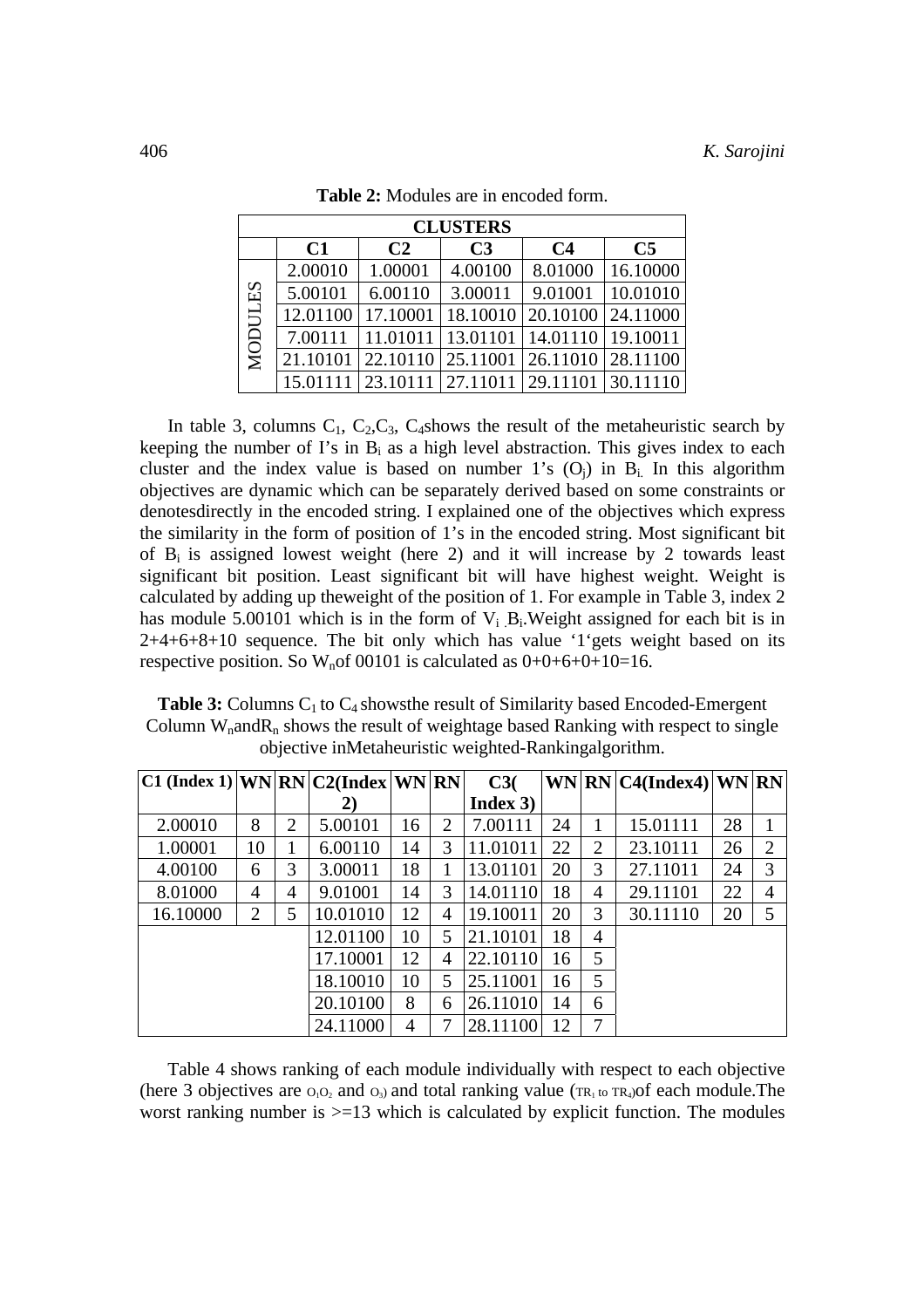which have ranking number greater than 12 are worst ranking modules and those modules are not fit (because of having less similarity with rest of the modules in the cluster) to stay in the same cluster.

Table 5 shows the new such clusters  $C_{22}$  and  $C_{33}$ . Modules in these clusters have good cohesion ratio among themselves but poor cohesion ratio with the modules in cluster **C<sub>2</sub>C<sub>3</sub>respectively**.

| C1        |                |                | C <sub>2</sub> |                |           |                | C <sub>3</sub> |                |                |           | C <sub>4</sub> |                 |                |                |           |                |                |                |                |
|-----------|----------------|----------------|----------------|----------------|-----------|----------------|----------------|----------------|----------------|-----------|----------------|-----------------|----------------|----------------|-----------|----------------|----------------|----------------|----------------|
| <b>MN</b> | $\mathbf 0$    | $\mathbf 0$    | O              | T              | <b>MN</b> | $\mathbf 0$    | $\mathbf 0$    | 0              | T              | <b>MN</b> | $\mathbf 0$    | $\bf{O}$        | O              | T              | <b>MN</b> | $\mathbf 0$    | $\Omega$       | $\Omega$       | T              |
|           | 1              | $\overline{2}$ | 3              | $R1$           |           | 1              | $\overline{2}$ | 3              | R <sub>2</sub> |           | 1              | $\overline{2}$  | 3              | R <sub>3</sub> |           | 1              | $\overline{2}$ | $\mathbf{3}$   | R4             |
| 2.000     | $\overline{2}$ | 5              | $\overline{2}$ | 9              | 5.001     | $\overline{2}$ | 5              | $\mathbf{1}$   | 8              | 7.001     | $\mathbf{1}$   | 8               | 3              | 12             | 15.01     | 1              | $\overline{2}$ | 5              | 8              |
| 10        |                |                |                |                | 01        |                |                |                |                | 11        |                |                 |                |                | 111       |                |                |                |                |
| 1.000     | $\mathbf{1}$   | $\overline{2}$ | $\overline{4}$ | $\overline{7}$ | 6.001     | $\overline{3}$ | $\overline{7}$ | 5              | 15             | 11.01     | $\overline{2}$ | $5\overline{)}$ | 8              | 15             | 23.10     | $\overline{2}$ | $\mathbf{1}$   | $\overline{2}$ | $\mathfrak{S}$ |
| 01        |                |                |                |                | 10        |                |                |                |                | 011       |                |                 |                |                | 111       |                |                |                |                |
| 4.001     | 3              | $\mathbf{1}$   | 3              | $\overline{7}$ | 3.000     | $\mathbf{1}$   | 8              | 6              | 15             | 13.01     | $\overline{3}$ | $\mathbf{1}$    | $\overline{4}$ | 8              | 27.11     | 3              | 3              | $\overline{4}$ | 10             |
| $00\,$    |                |                |                |                | 11        |                |                |                |                | 101       |                |                 |                |                | 011       |                |                |                |                |
| 8.010     | $\overline{4}$ | $\overline{4}$ | $\mathbf{1}$   | 9              | 9.010     | 3              | $\mathbf{1}$   | $\overline{4}$ | 8              | 14.01     | $\overline{4}$ | $\overline{2}$  | 8              | 14             | 29.11     | $\overline{4}$ | 3              | $\mathbf{1}$   | 8              |
| $00\,$    |                |                |                |                | 01        |                |                |                |                | 110       |                |                 |                |                | 101       |                |                |                |                |
| 16.10     | 5              | 3              | $\overline{2}$ | 10             | 10.01     | $\overline{4}$ | 3              | 3              | 10             | 19.10     | 3              | 6               | $\mathbf{1}$   | 10             | 30.11     | 5              | $\overline{4}$ | 3              | 12             |
| 000       |                |                |                |                | 010       |                |                |                |                | 011       |                |                 |                |                | 110       |                |                |                |                |
|           |                |                |                |                | 12.01     | $\mathfrak{S}$ | 5              | $\overline{2}$ | 12             | 21.10     | $\overline{4}$ | $\overline{4}$  | 3              | 11             |           |                |                |                |                |
|           |                |                |                |                | 100       |                |                |                |                | 101       |                |                 |                |                |           |                |                |                |                |
|           |                |                |                |                | 17.10     | 4              | 6              | 3              | 13             | 22.10     | $\overline{5}$ | 7               | 6              | 18             |           |                |                |                |                |
|           |                |                |                |                | 001       |                |                |                |                | 110       |                |                 |                |                |           |                |                |                |                |
|           |                |                |                |                | 18.10     | 5              | $\overline{2}$ | 7              | 14             | 25.11     | 5              | 8               | $\mathbf{1}$   | 14             |           |                |                |                |                |
|           |                |                |                |                | 010       |                |                |                |                | 001       |                |                 |                |                |           |                |                |                |                |
|           |                |                |                |                | 20.10     | 6              | $\overline{2}$ | 6              | 14             | 26.11     | 6              | 2               | 3              | 11             |           |                |                |                |                |
|           |                |                |                |                | 100       |                |                |                |                | 010       |                |                 |                |                |           |                |                |                |                |
|           |                |                |                |                | 24.11     | 7              | $\overline{4}$ | 6              | 17             | 28.11     | $\overline{7}$ | 3               | 7              | 17             |           |                |                |                |                |
|           |                |                |                |                | 000       |                |                |                |                | 100       |                |                 |                |                |           |                |                |                |                |

**Table 4:** Total ranking based on multi-objectives inMetaheuristic weighted-ranking optimization algorithm.

**Table 5:** Resultant Table derived from algorithms.

|             | <b>CLUSTERS</b> |                |                |                |                 |                |  |  |  |  |  |  |
|-------------|-----------------|----------------|----------------|----------------|-----------------|----------------|--|--|--|--|--|--|
|             | C1              | C <sub>2</sub> | C22            | C <sub>3</sub> | C33             | C <sub>4</sub> |  |  |  |  |  |  |
| ES<br>MODUI | M <sub>2</sub>  | M <sub>5</sub> | M18            | M13            | M14             | M23            |  |  |  |  |  |  |
|             | M <sub>1</sub>  | M <sub>9</sub> | M <sub>3</sub> | M19            | M <sub>25</sub> | M15            |  |  |  |  |  |  |
|             | M4              | M10            | M20            | M21            | M11             | M29            |  |  |  |  |  |  |
|             | M8              | M12            | M6             | M26            | M28             | M27            |  |  |  |  |  |  |
|             | M16             | M17            | M24            | M <sub>7</sub> | M22             | M30            |  |  |  |  |  |  |